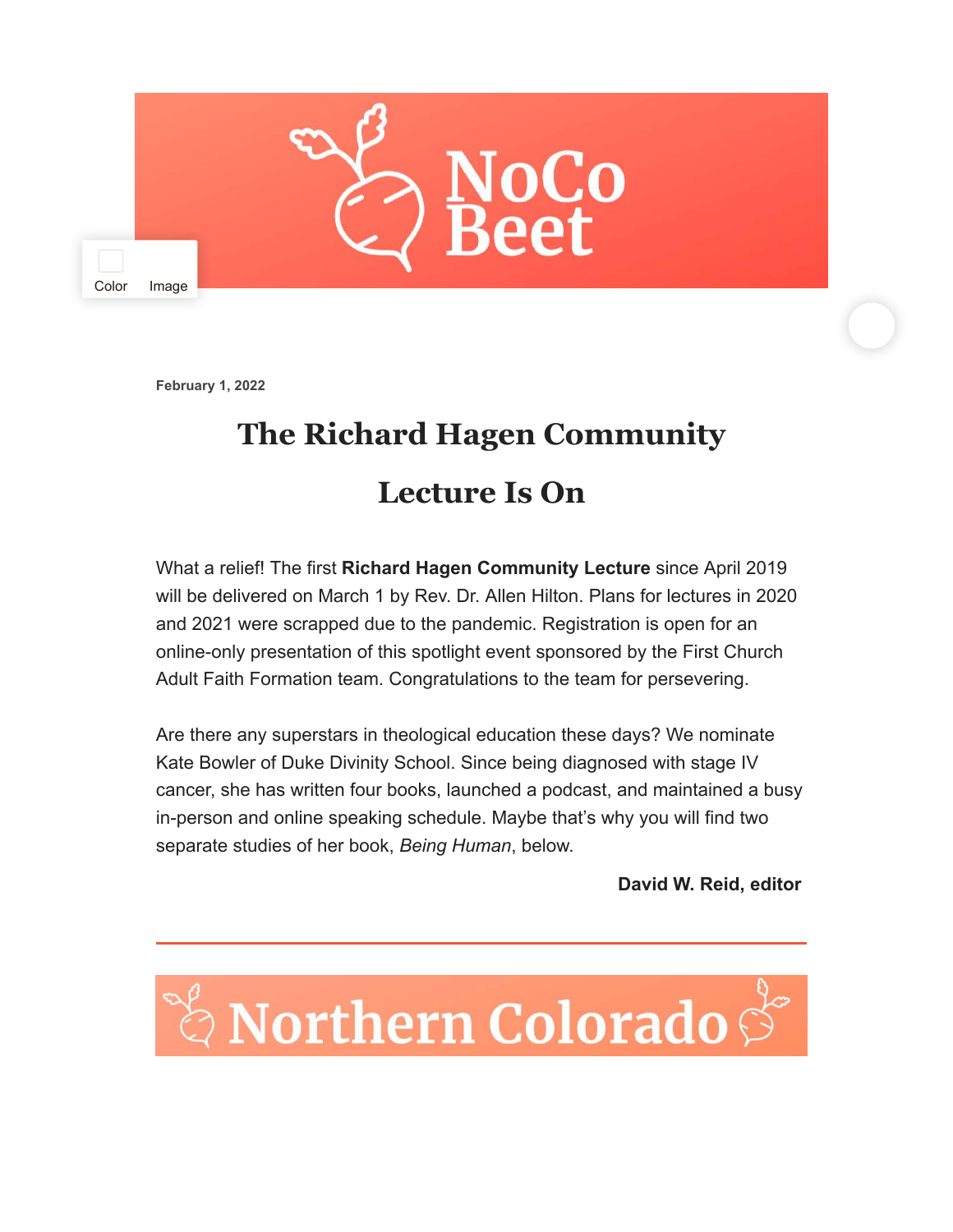

Rev. Dr. Hilton works to bring people together.

**Rev. Dr. Allen Hilton** will present the 2022 Richard Hagen Community Lecture as a Zoom webinar at 7 p.m. March 1.

Hilton will present strategies to help people from the left, right and middle imagine ways to listen to each other long enough to discover that our differences actually help us. His lecture is titled "Beyond Polarization: Making Our Differences an Asset."

He is executive director of [House United](https://www.houseunitedmovement.org/), a non-profit organization he founded in 2016. This role takes him to divided communities around the nation. His book, *A House United: How the Church Can Save the World,* moves from the fact and causes of American political polarization to the possibility that faith communities can help solve it.

A graduate of George Fox College (B.A., 1985), Princeton Theological Seminary (M.Div., 1989), and Yale University (Ph.D., 1997), he taught Bible at St. Mary's College of California and then New Testament at Yale Divinity School before being called into parish ministry in 2001. As an ordained minister in the United Church of Christ, Rev. Dr. Hilton has served as minister of Christian formation in the Congregational Church of New Canaan, Connecticut, was senior minister of Plymouth Church, UCC, in Seattle, and then minister for faith and learning at Wayzata Community Church in Wayzata, Minnesota. He lives in Austin, Texas, with his wife, Liz, their teen sons, Sam and Isaac, and their labradoodle Watson.

The Hagen Lecture honors Richard Hagen, Ph.D., who was a member of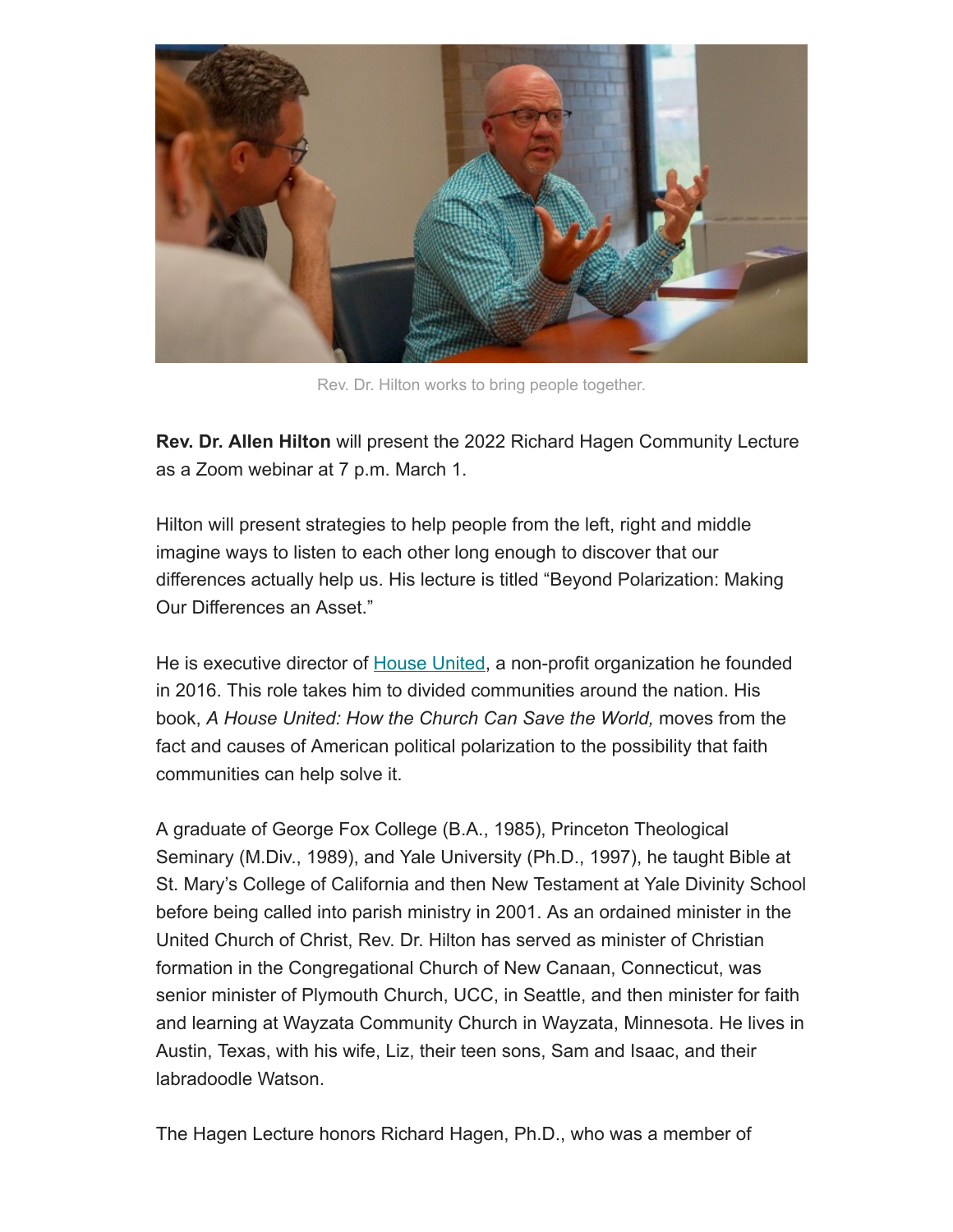First United Methodist Church of Fort Collins. Registration is required for the [webinar.](https://us02web.zoom.us/webinar/register/WN_Rd1T-7v3QX65O_3cdXhAjA)



**The February 8 World Wisdoms Project** program co-sponsored by First Church and Heart of the Rockies Christian Church has been changed to online only. It previously was scheduled as a hybrid event at Heart of the Rockies.

Rev. Amanda Henderson and Professor Miguel De La Torre, both of Iliff School of Theology, will engage in a panel conversation addressing the question, "Has Religion and Religious Belief Influenced the Mindset of White Superiority?" 6:30-8:30 p.m. February 8. Register at [worldwisdomsproject.org.](https://www.worldwisdomsproject.org/event/listening-white-superiority/)



First Church member Stephanie Matthews will lead a study of **Kate Bowler's book,** *No Cure for Being Human: And Other Things I Need to Hear,* at noon and again at 7 p.m. for four Mondays during Lent. Class sessions are scheduled for March 21 and 28 and April 4 and 11.

[Bowler](https://katebowler.com/) believed that life was a series of unlimited choices, until she discovered,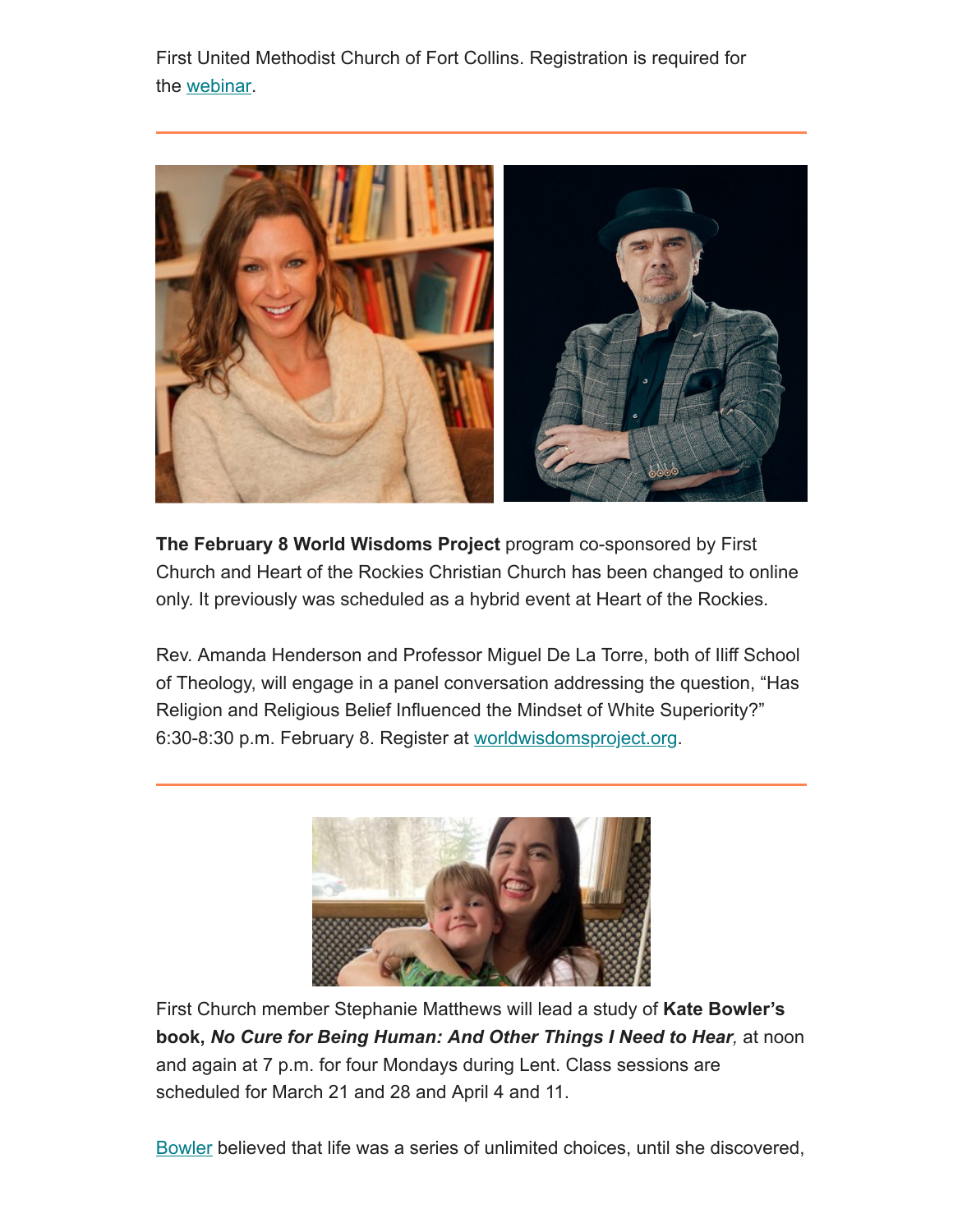at age 35, that her body was wracked with cancer. In *No Cure for Being Human*, she searches for a way forward as she mines the wisdom (and absurdity) of today's "best life now" advice industry, which insists on exhausting positivity and on trying to convince us that we can out-eat, out-learn, and out-perform our humanness. We are, she finds, as fragile as the day we were born.

With dry wit and unflinching honesty, Kate Bowler grapples with her diagnosis, her ambition, and her faith as she tries to come to terms with her limitations in a culture that says anything is possible. She finds that we need one another if we're going to tell the truth: Life is beautiful and terrible, full of hope and despair and everything in between—and there's no cure for being human.

Books are \$23 and available to order at the Adult Faith Formation table on Sundays. Participants are always welcome to purchase e-books or used books.

In a separate event, Dr. Lory Clukey will lead the Spirituality Book Club discussion of Kate Bowler's *No Cure for Being Human* at 3 p.m. March 20. The session is scheduled to be held at First Church. To stay informed of the plans, contact Martha Conant at [marthaconant@gmail.com](mailto:marthaconant@gmail.com). Clukey, who holds two doctorates, is professor *emerita* at the University of Northern Colorado School of Nursing Administration and continues to teach in the university's online program.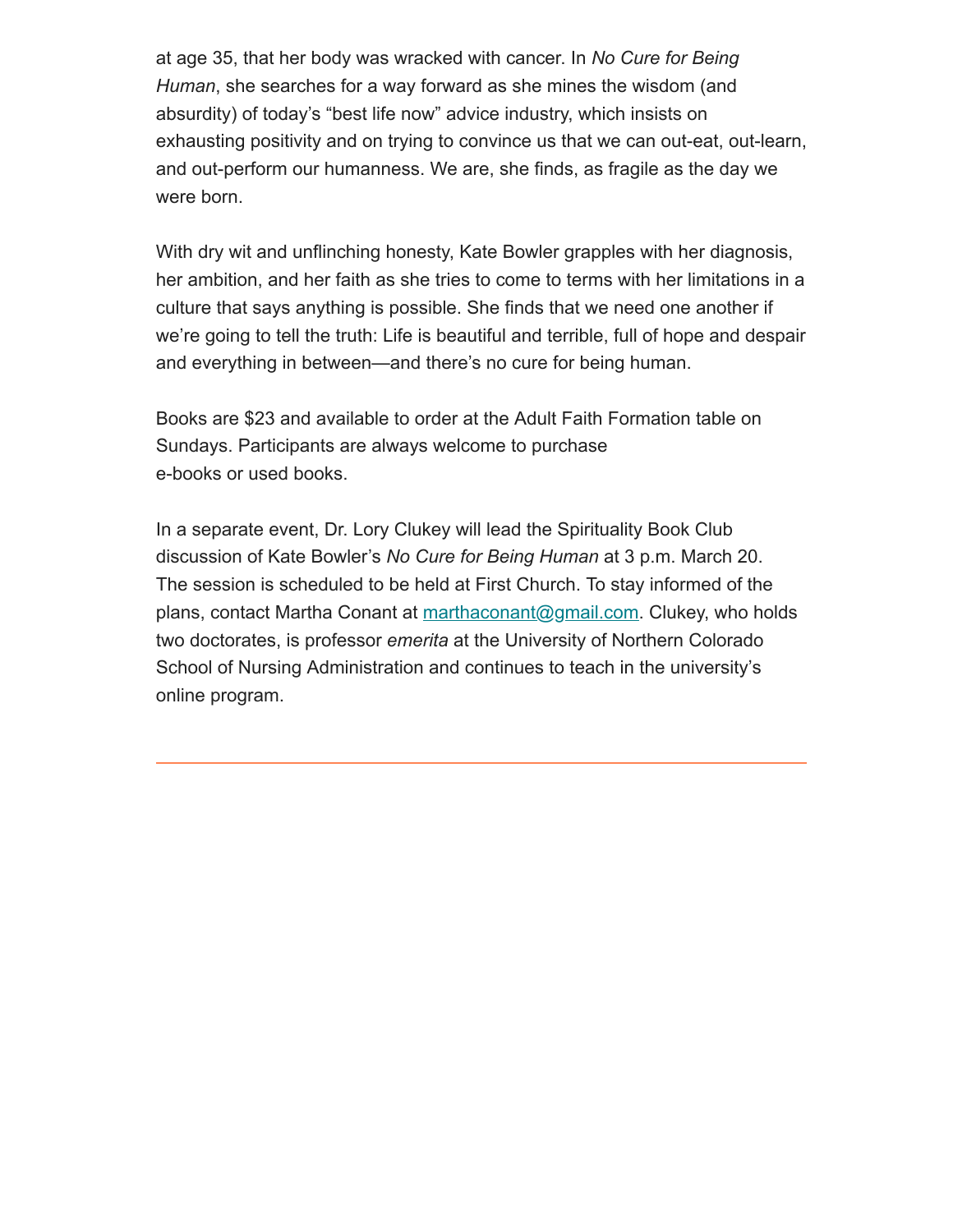

Amy-Jill Levine and her latest publication.

*Witness At the Cross: A Beginner's Guide to Holy Friday* focuses on those who were at Jesus' Crucifixion on Good Friday: his mother Mary, his disciple John, Mary Magdalene and two other women, the two thieves who were executed with Jesus, the Roman centurion and other soldiers, one of Jesus' secret disciples, Joseph of Arimathea, and the Pharisee Nicodemus.

The Open Hearts class, which meets at 10:55 a.m. Sundays in Village Commons at First Church will host this Lenten study from March 6 to April 10.

It was written by Amy-Jill Levine, who is the Rabbi Stanley Kessler Distinguished Professor of New Testament and Jewish studies at Hartford International University for Religion and Peace, and professor emerita of New Testament studies at Vanderbilt University. Dr. Levine is a world-renowned scholar, a self-described Jewish feminist, and "an un-orthodox member of an Orthodox synagogue." For information, contact Joan Carter at CarterOregon@gmail.com.

**The Women's Gathering** scheduled for February 27 at First Church with author Leslie Verner has been canceled over concerns about the spread of Covid. The planning team anticipates that Ms. Verner will be the keynote speaker next October at the annual Women's Retreat at the Tamasag Conference Center in Laporte.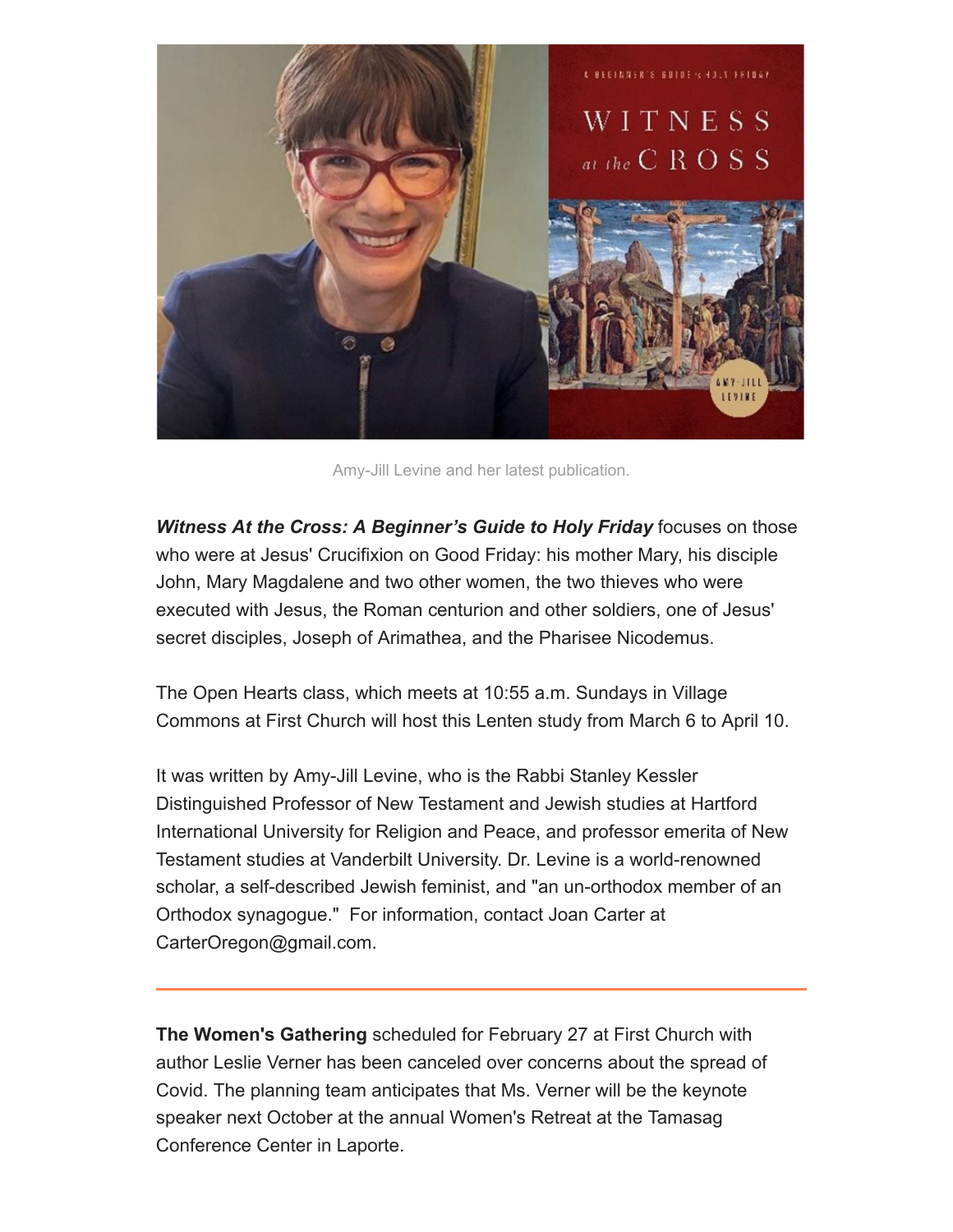





Wanna get away (without flying)? From February 20-26, Ghost Ranch in Abiquiu, New Mexico, offers six nights at the ranch and a five-day retreat, **"***The Road Taken: Navigating Paths of Transition in Life's Journeys***"** with Quaker educator and spiritual director Jeannie Bowman. For more information, click [here.](https://www.ghostranch.org/events/the-road-taken-navigating-paths-of-transition-in-lifes-journeys-g220243/)





**The Mountain Sky Conference of the United Methodist Church** has 1) an online discussion about the concept of whiteness and 2) a call for entries to uncover the best accounts of where churches and the conference have resisted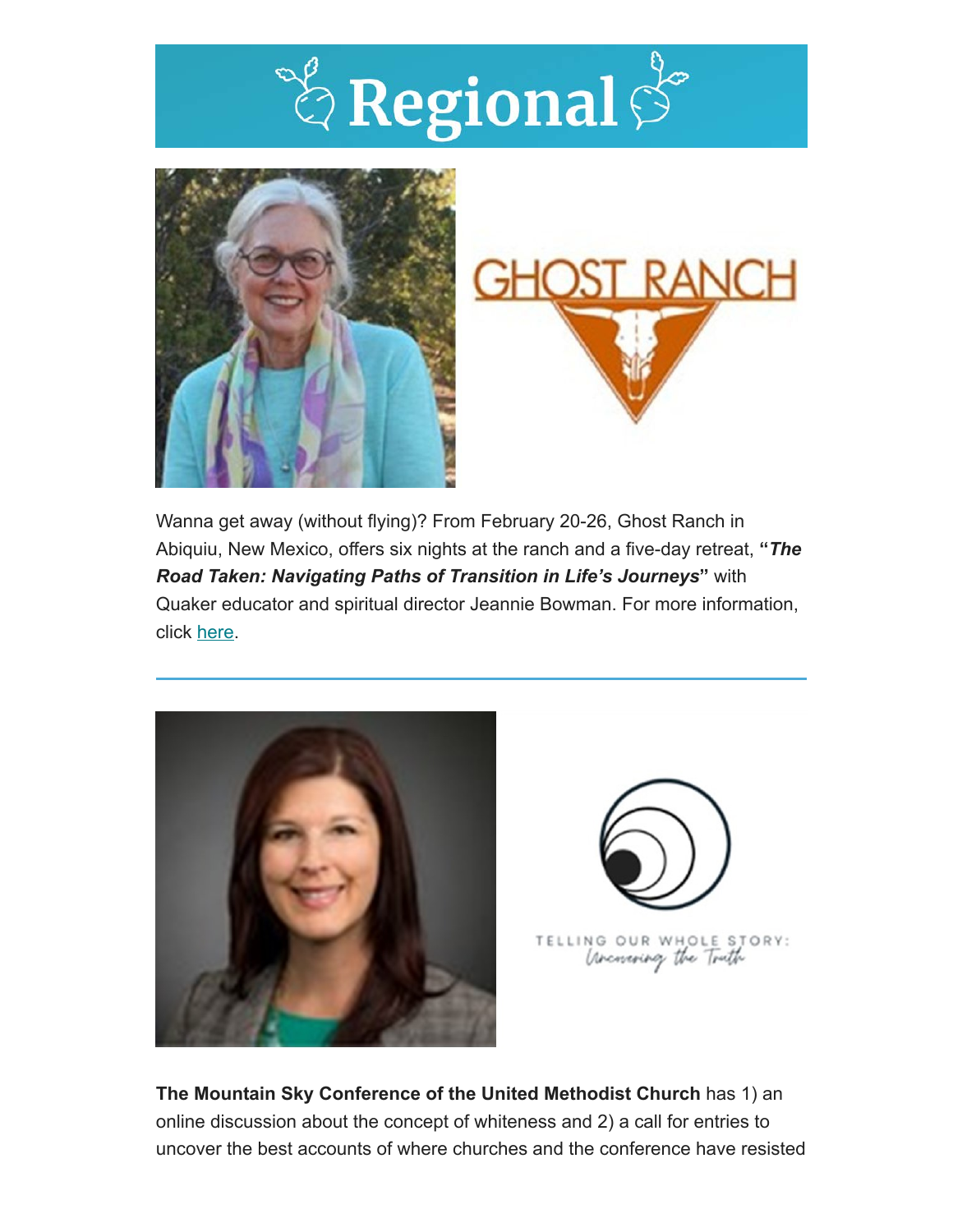the forces of white supremacy.

Rev. Rebecca David Hensley will discuss **"What is Whiteness and Why/How Do We Need to Talk about it in the Church"** as part of the Mountain Sky Conference series of [Vital Conversations](https://www.mtnskyumc.org/newsdetail/vital-conversations-what-is-whiteness-and-why-how-we-need-to-talk-about-it-in-church-15859075) at 11:30 a.m. February 17. She is a Ph.D. student in the joint doctoral program in the study of religion at the University of Denver and Iliff School of Theology. Her research interests involve intersectional feminist and liberative theologies, faith-based community organizing, and faith-based responses to the intersections of detention, deportation, and mass incarceration. She is also an ordained deacon in the United Methodist Church.

[The Racial Justice Movement and Ministries](https://www.mtnskyumc.org/newsdetail/15816148) team seeks historical accounts of racial justice and resistance to white supremacy in the church or the conference. The deadline is May 1.





**Trinity Church Wall Street** hosts "Doing Justice: An Online Conversation with Gary Haugen" at 11:30 a.m. MST February 4. Haugen is the founder of International Justice Mission. [Register here](https://www.ttf.org/online-conversation/gary-haugen/).

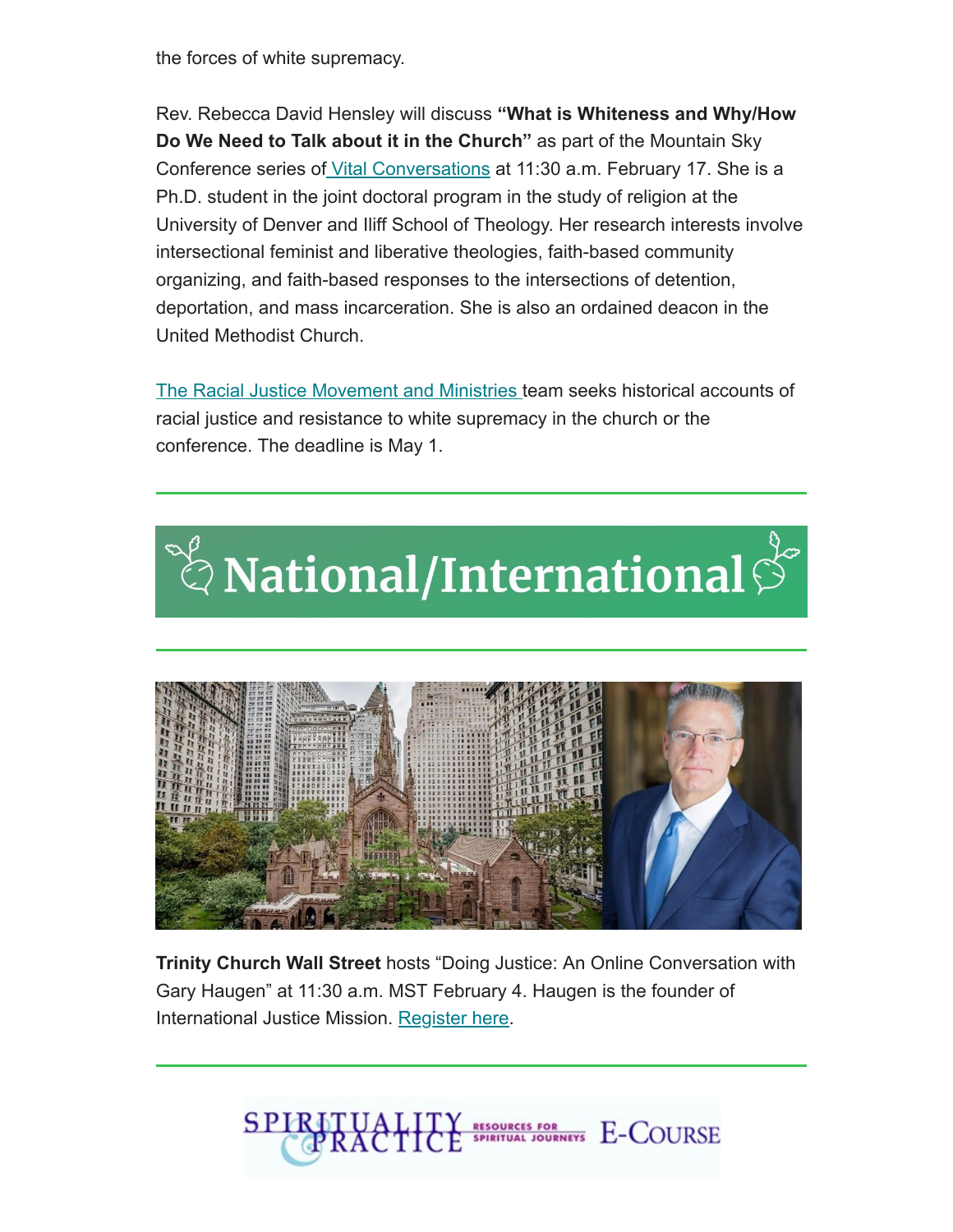There's a free information session about earning a spiritual literacy certificate at 10 a.m. MST February 5 from Spirituality & Practice. [Register](https://us02web.zoom.us/meeting/register/tZYqf-iorz0rE9FheyjhHhDoOkRJ9il4p7rU%C2%A0) in advance for this meeting.

After registering, you will receive a confirmation email containing information about joining the meeting. A recording of the live open house will be made available for registered attendees. [Here](https://www.spiritualityandpractice.com/Certificates) is full information about this 9-month program.



A nine-week [Interfaith Lecture Series](https://chq.org/schedule/lectures/interfaith-lecture-series/) is scheduled for this summer at the Chautauqua Institution in Chautauqua, New York. Guest lecturers include David Saperstein, director, Religious Action Center of Reform Judaism; Victoria Loorz Co-founder, Seminary of the Wild; Sister Joan Chittister, OSB international lecturer and award-winning author for justice, peace and equality; and Eboo Patel, founder and president, Interfaith Youth Core.

*NoCo Beet* is a publication sponsored by the Adult Faith Formation Team and Northern Colorado Library Board at First United Methodist Church in Fort Collins, Colorado. Publishers are Rev. Melanie Rosa and Rev. Cynthia Paquette, both of First Church. David Reid serves as editor. Shelley Nelson is the designer and copy editor.

You can find our archive on the [Adult Ministries page](https://fcfumc.net/ministry/adults) at the First United Methodist Church website. If you have comments or suggestions, please feel free to contact us, and if you like what you see please forward this to acquaintances. Everyone is welcome to subscribe by using [this form.](https://fcfumc.us6.list-manage.com/subscribe?u=62b328003f77e406a68fd17d4&id=75d7d93d6c)